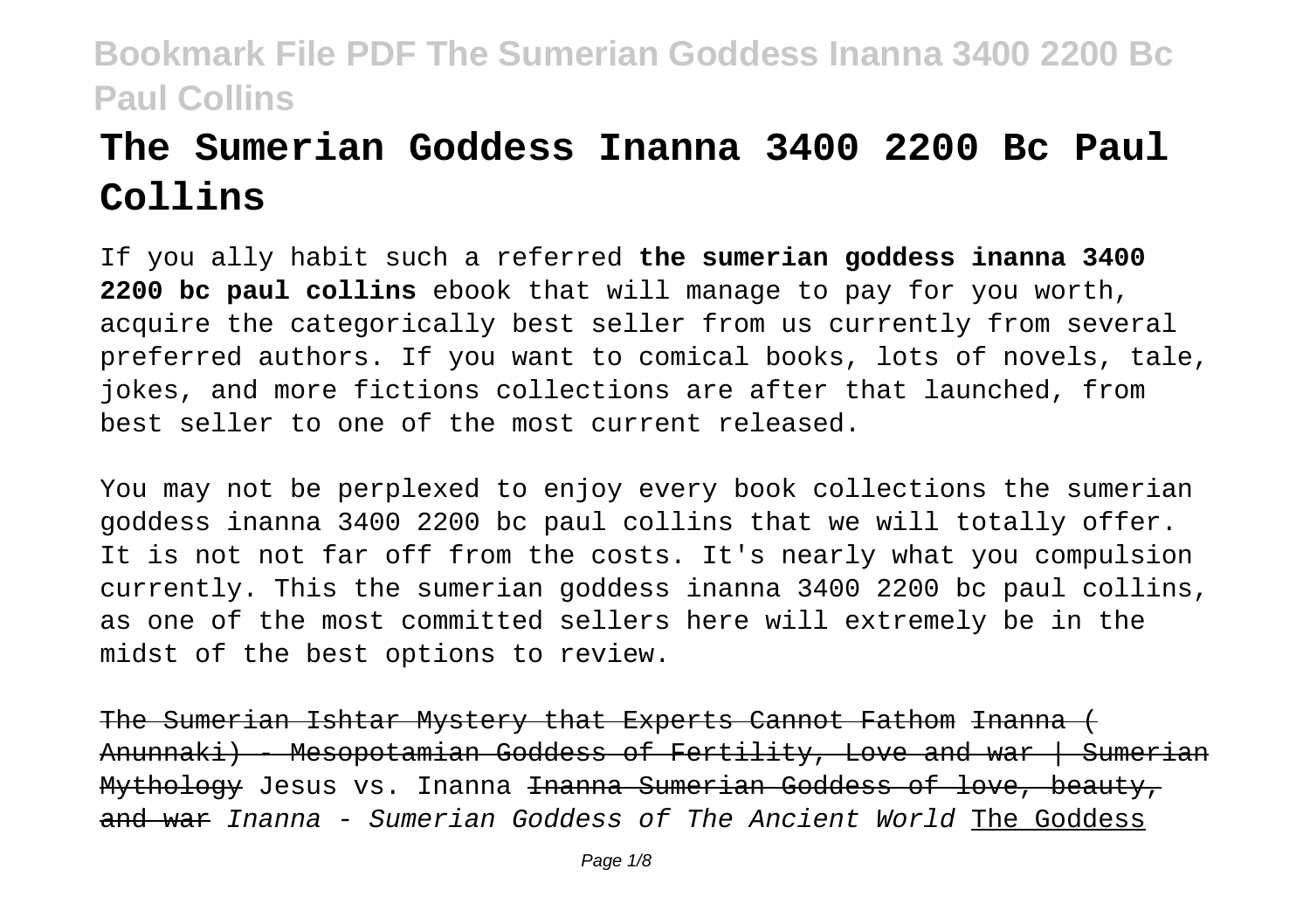Inanna Transmission: The Loss and Re-emergence of the Divine Feminine ? Invocation of Inanna, Sumerian Goddess. Pagan Prayer for Strength The Anunnaki Gods: The Astronaut Gods of the Sumerians - Sumerian Mythology - See U in History A Witch's View of the Goddess Inanna Ishtar the Great Mother of the Anunnaki Exaltation of Inanna Mesopotamian Mythology: Inanna Half a Million Years - Sumerian Texts Speak of Ancient Kings and a Mystery Planet The Anunnaki Cannot Be Fully Understood Until You Know This EXTRAORDINARY Information The Instructions of Enki - Ancient Sumerian Records Wide Open Ancient Aliens: Alien Blood Types (S11, E10) | History The Bible is Named After Anunnaki Inanna Ishtar Statue of Liberty Isis Venus!

Enlil ( Anunnaki ) - Mesopotamian God of Wind, Storm and Breath  $|$ Sumerian God Mythology

Anu (Anunnaki) - Mesopotamian God and Sky Father | Sumerian God Mythology**Ereshkigal ( Anunnaki) : Mesopotamian Goddess of the Underworld | Sumerian God** Sumerian Goddess Inanna is here Pt. 1 ENKI - Ea (Anunnaki) - Mesopotamian God of Water | Sumerian God Mythology Mesopotamian Gods: Enki and Inanna INANNA'S| ISHTAR'S side of the story. Sumerian Goddess of the ANNUNAKI. Goddess Series Seven Hymns to Sumerian Goddess Inanna, Queen of Heaven (Venus) ~ ASMR whispered reading A Stray Sumerian Tablet Inanna's Descent. Terra Nova 7.3. Pamela Eakins, Ph.D. The Sumerian Goddess Inanna 3400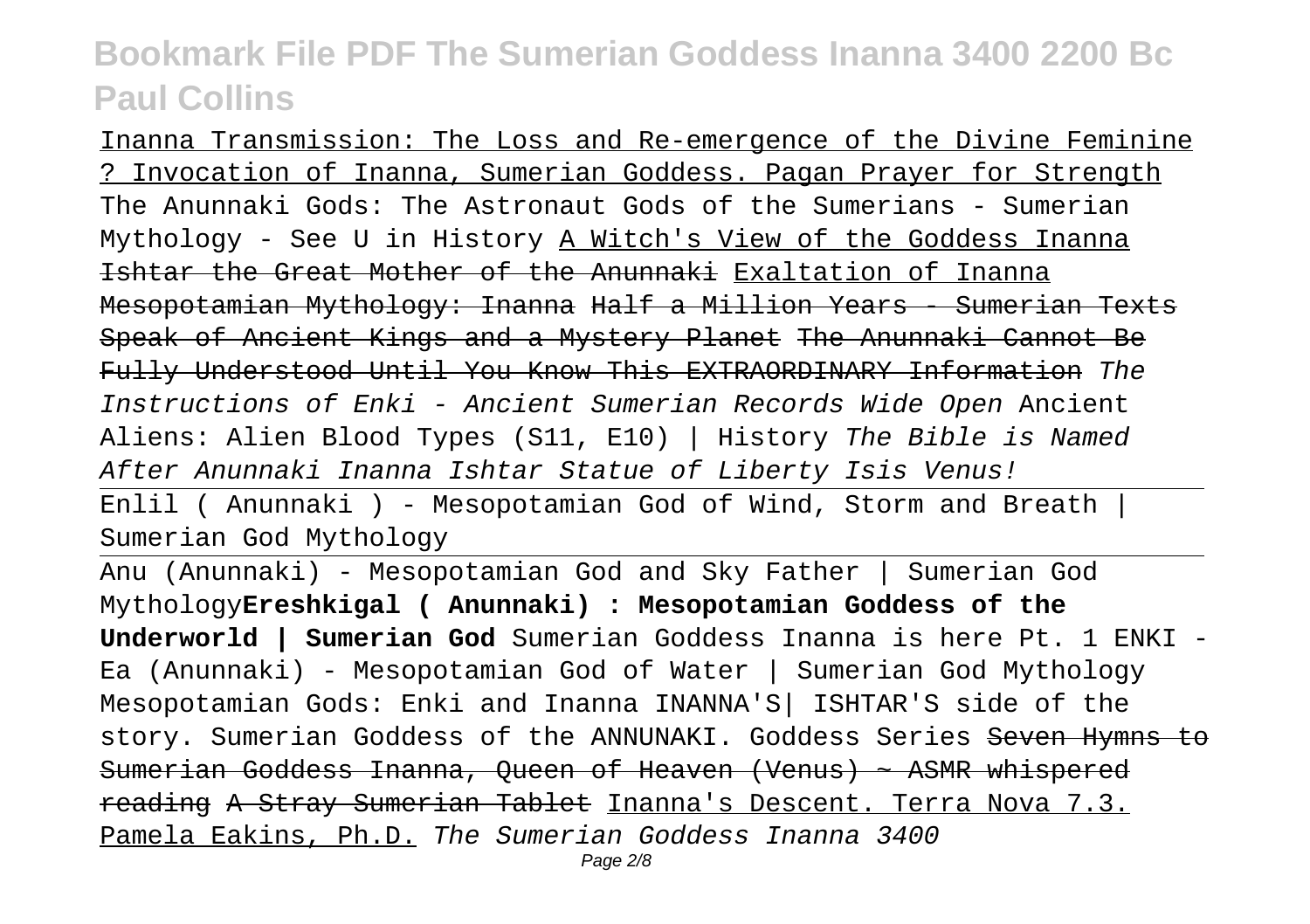Abstract Of the myriad Sumerian deities that have emerged from the cuneiform records of ancient Mesopotamia perhaps the most famous - but least understood - is the goddess Inanna, the' lady of heaven'. As a patron of sexuality and aggression she appears in many ancient myths and legends and continues to exert a fascination over contemporary minds.

The Sumerian Goddess Inanna (3400-2200 BC)

The Sumerian goddess Inanna (3400.2200 BC) Paul Collins Institute of Archaeology, UCL Introduction Of the myriad Sumerian deities that have emerged from the cuneiform records of ancient Mesopotamia perhaps the most famous - but least understood - is the goddess Inanna, the' lady of heaven'. As a patron of sexuality and aggression

The Sumerian goddess Inanna (3400.2200 BC) Paul Collins Of the myriad Sumerian deities that have emerged from the cuneiform records of ancient Mesopotamia perhaps the most famous - but least understood - is the goddess Inanna, the' lady of heaven'. As a patron of sexuality and aggression she appears in many ancient myths and legends and continues to exert a fascination over contemporary minds.

The Sumerian Goddess Inanna (3400-2200 BC) - CORE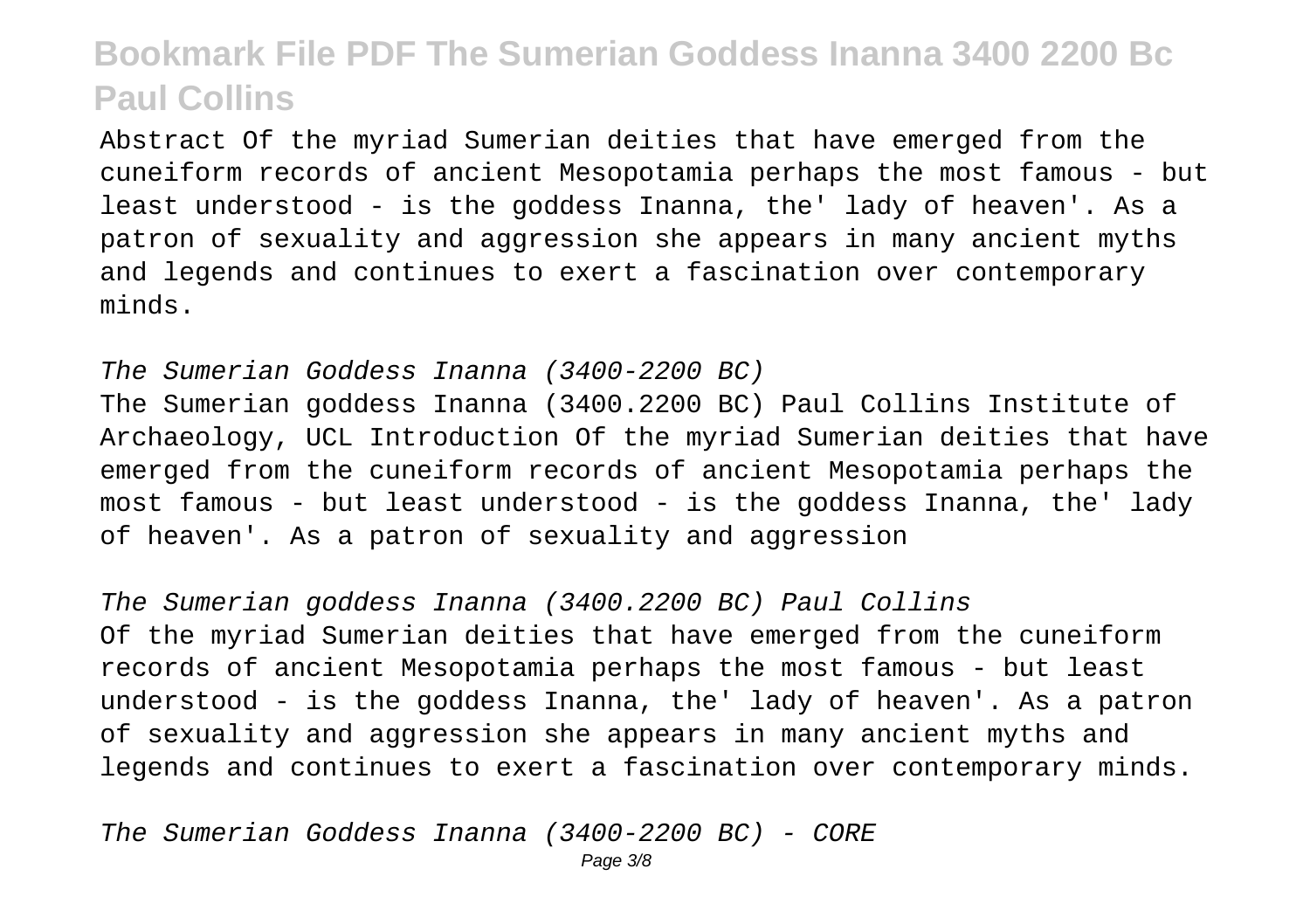Of the myriad Sumerian deities that have emerged from the cuneiform records of ancient Mesopotamia perhaps the most famous - but least understood - is the goddess Inanna, the' lady of heaven'. As a patron of sexuality and aggression she appears in many ancient myths and legends and continues to exert a fascination over contemporary minds.

The Sumerian Goddess Inanna (3400-2200 BC) | Directory of ... <p>Of the myriad Sumerian deities that have emerged from the cuneiform records of ancient Mesopotamia perhaps the most famous - but least understood - is the goddess Inanna, the' lady of heaven'. As a patron of sexuality and aggression she appears in many ancient myths and legends and continues to exert a fascination over contemporary minds.

The Sumerian Goddess Inanna (3400-2200 BC) - CORE Acces PDF The Sumerian Goddess Inanna 3400 2200 Bc Paul CollinsGoddess of Sex and War . Inanna is a goddess in Sumerian mythology, and is known also as Ishtar in the Akkadian pantheon. She is regarded as one of the most important deities of the Mesopotamian pantheon, and is known

The Sumerian Goddess Inanna 3400 2200 Bc Paul Collins Eventually, I came across an ideal option: Inanna, the ancient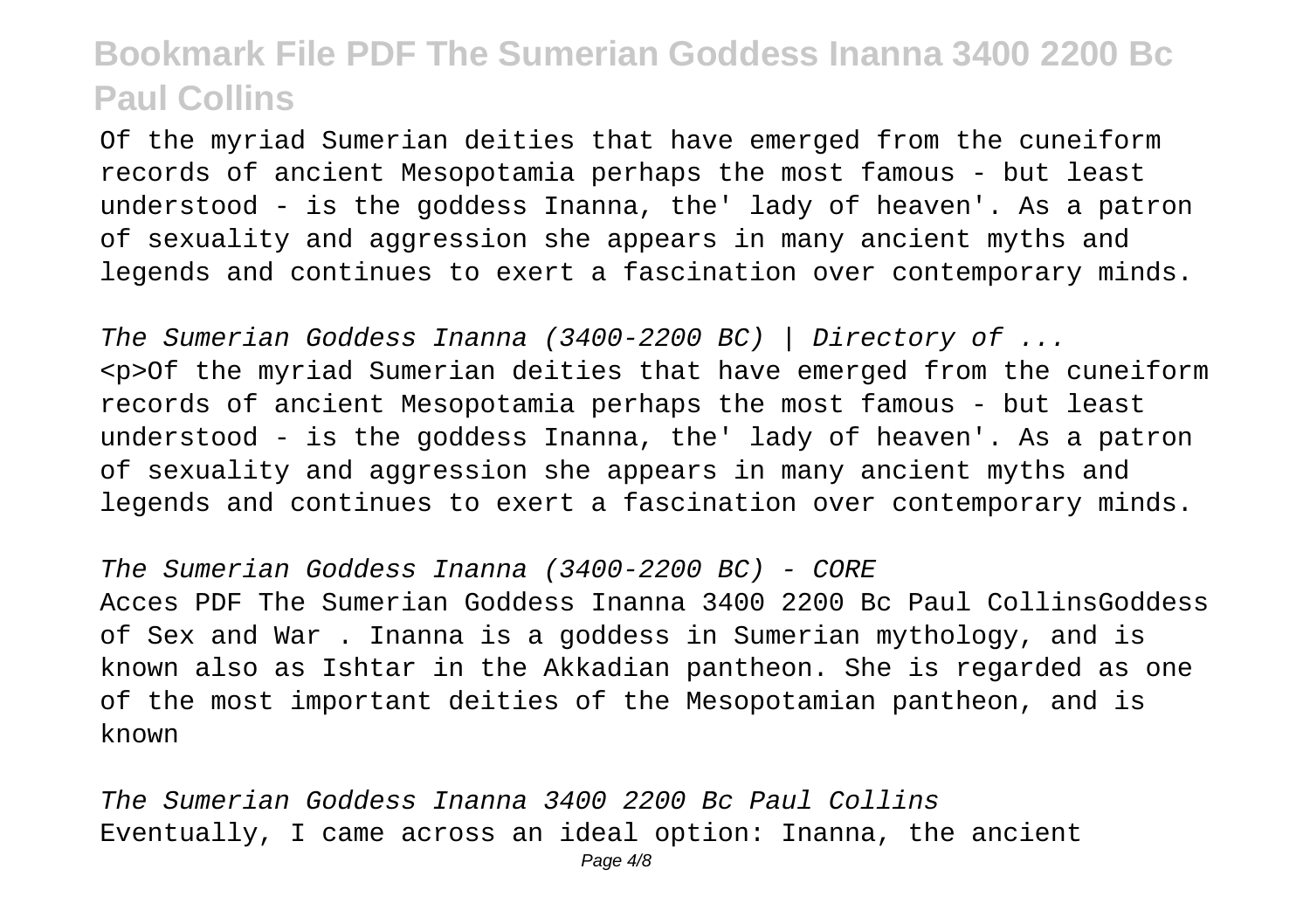Sumerian goddess of love, sensuality, beauty, and war, who later came to be equated with Ishtar and even later inspired the Greek goddess Aphrodite. The poems and myths from that time period paint a very consistent picture of her: seductive, ambitious, and impulsive.

I Think About This a Lot: Inanna, the Sumerian Goddess The Sumerian hymn Inanna and Utu contains an etiological myth describing how Inanna became the goddess of sex. At the beginning of the hymn, Inanna knows nothing of sex, [123] so she begs her brother Utu to take her to Kur (the Sumerian Underworld), [123] so that she may taste the fruit of a tree that grows there, [123] which will reveal to her all the secrets of sex. [123]

#### Inanna - Wikipedia

Goddess of Sex and War Inanna is a goddess in Sumerian mythology, and is known also as Ishtar in the Akkadian pantheon. She is regarded as one of the most important deities of the Mesopotamian pantheon, and is known primarily as a goddess of sexual love, though she is also has the reputation of being a goddess of war.

The Descent of Inanna into the Underworld: A 5,500-Year ... Inanna is the Sumerian mother Goddess, queen of heaven and ruler of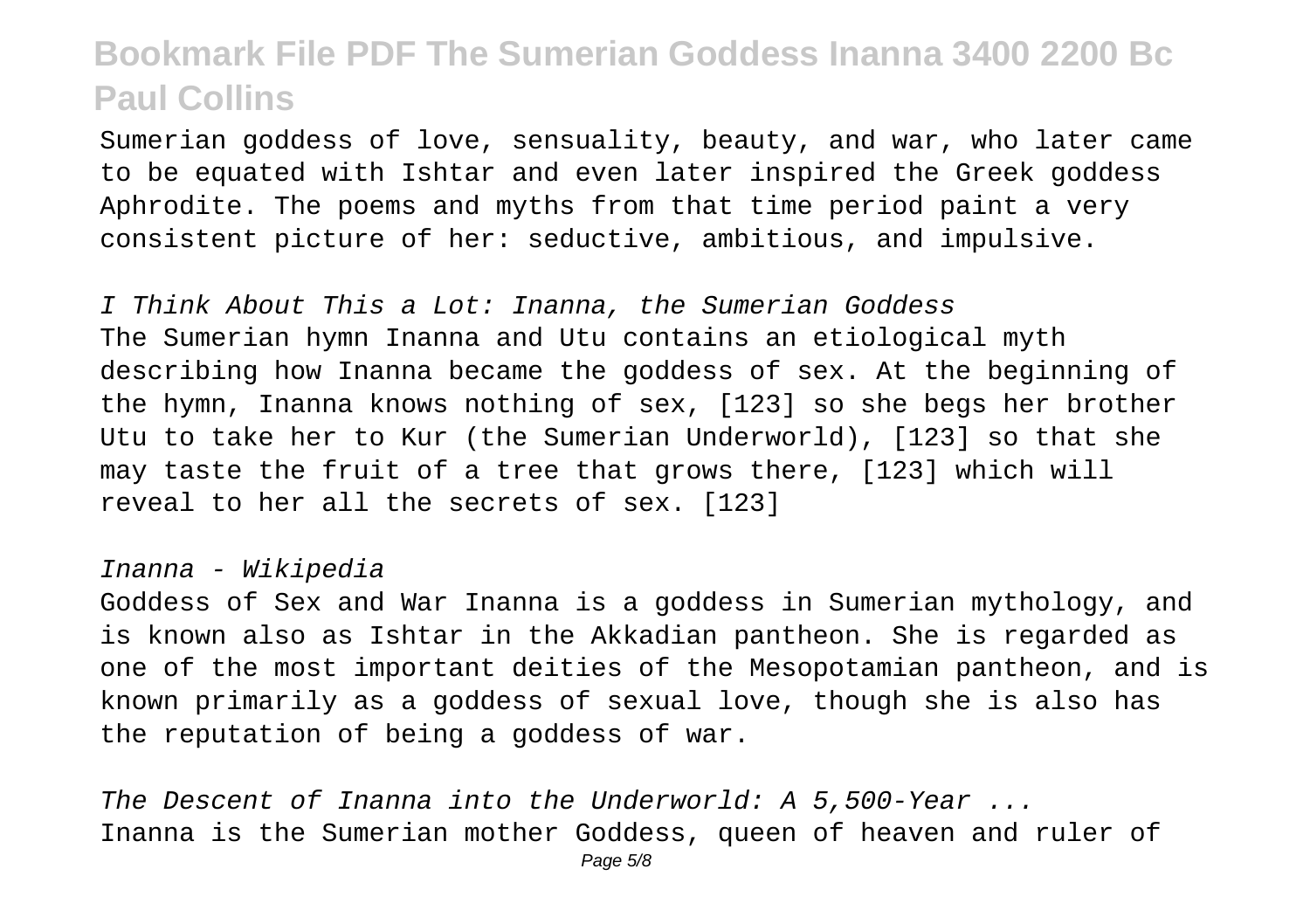the cycles of the seasons and fertility. She was also called Nina; the name Inanna may be a derivative of Nina. She was the most widely known goddess in the later periods of Sumer.

#### Inanna – Occult World

Star of Ishtar The Star of Ishtar or Star of Inanna is a symbol of the ancient Sumerian goddess Inanna and her East Semitic counterpart Ishtar. Alongside the lion, it was one of Ishtar's primary symbols. Because Ishtar was associated with the planet Venus, the star is also known as the Star of Venus.

#### Star of Ishtar - Wikipedia

Inanna, later known as Ishtar, is "the most important female deity of ancient Mesopotamia at all periods." She was the Sumerian goddess of love, sexuality, prostitution, and war. She was the divine personification of the planet Venus, the morning and evening star.

#### List of Mesopotamian deities - Wikipedia

Inanna, slso known as Ishtar in Akkadian mythology, is a goddess associated with the morning and evening star, Venus. She is viewed as both an independent, powerful and sensual figure, but also as a young girl under patriarchal control. The goddess is also noted for her dual-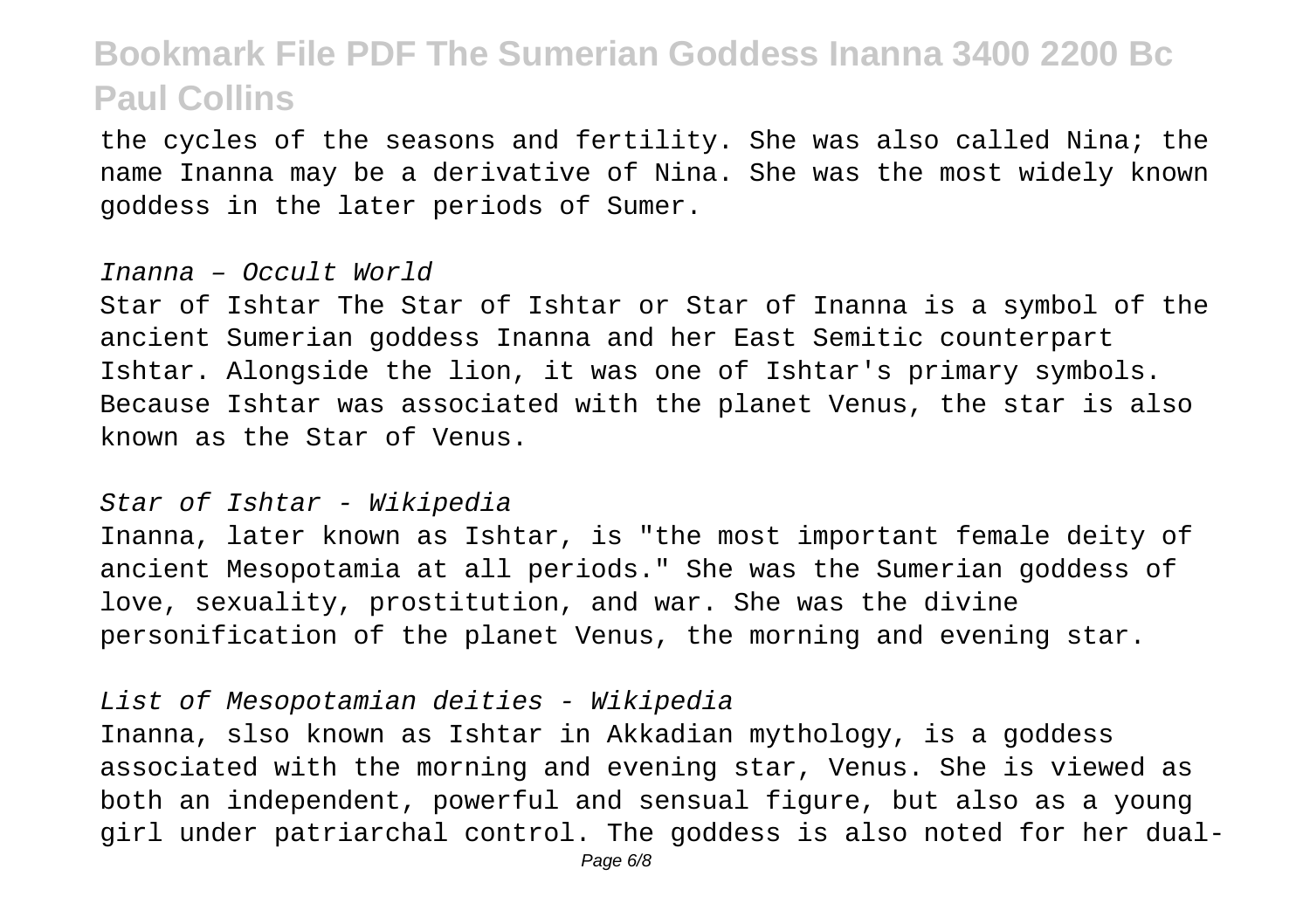nature – her feminine as well as masculine traits.

Inanna - Sumerian Goddess of Fertility, Love, Sex and war ... The first possibility is that she emerged as a deity within the polytheistic Semitic groups of the Near East around 3500-4000 B.C.E., and then was eventually adopted by the Sumerians to fill in some gaps in their pantheon, taking on roles that hadn't already been designated as the domain of existing gods and goddesses. The second theory is that Inanna was a syncretic goddess—one who formed as a blend of the characteristics of several already existing deities in the Sumerian world.

Inanna, Goddess War, Sex, and Justice - Learn Religions Inanna was the Sumerian goddess of love, sexuality, prostitution, and war. She was the divine personification of the planet Venus, the morning and evening star. Her main cult center was the Eanna temple in Uruk, which had been originally dedicated to An. Deified kings may have re-enacted the marriage of Inanna and Dumuzid with priestesses.

#### Sumerian religion - Wikipedia

Inanna was the deity revered as the planet Venus in ancient Sumer, located between the river Tigris and Euphrates, in present-day Iraq.